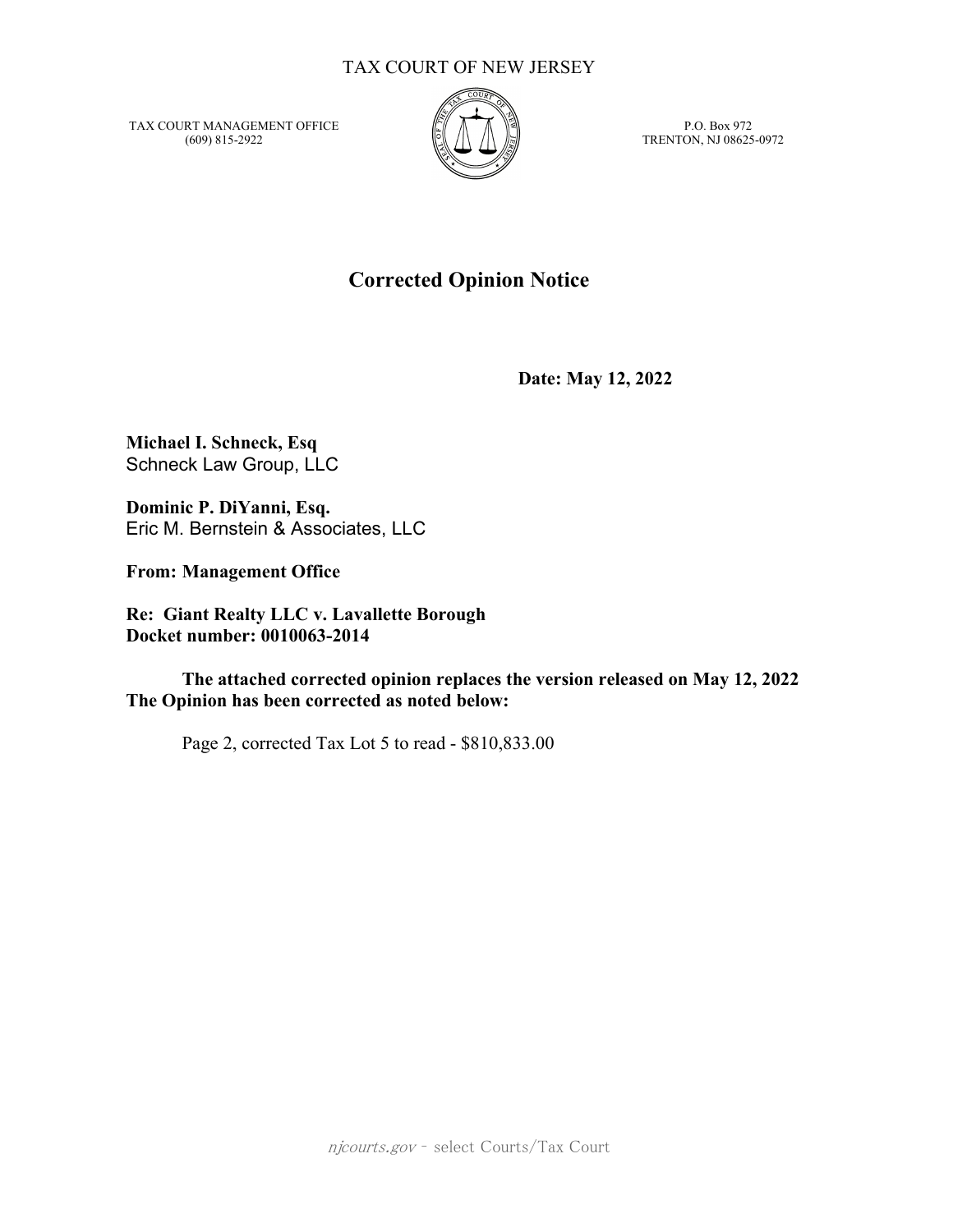### **NOT FOR PUBLICATION WITHOUT THE APPROVAL OF THE TAX COURT COMMITTEE ON OPINIONS**

**Corrected 4/28/22 – page 6, corrected paragraph 2 Corrected 5/12/22 – page 2, figure for lot 5** 

| GIANT REALTY, LLC,  |  |
|---------------------|--|
|                     |  |
| Plaintiff           |  |
|                     |  |
| V.                  |  |
| LAVALLETTE BOROUGH, |  |
| Defendant           |  |
|                     |  |

 $\_$  . The contribution of the contribution of  $\mathcal{L}_\mathcal{L}$ 

TAX COURT OF NEW JERSEY : DOCKET NO. 001063-2014

> Approved for Publication In the New Jersey Tax Court Reports

Decided: April 28, 2022

Michael I. Schneck for plaintiff (Schneck Law Group, LLC., attorneys).

Dominic P. DiYanni, for defendant (Eric M. Bernstein & Associates, LLC, attorneys).

FIAMINGO, J.T.C.

This matter is before the Tax Court on plaintiff's motion for application of the provisions of N.J.S.A. 54:51A-8 (the "Freeze Act") to tax years 2015 and 2016. Defendant municipality opposes the application asserting that there was a change in value subsequent to the 2014 tax year. The court finds that defendant failed to make a *prima facie* showing that a substantial and meaningful change in value occurred between the base year 2014 and freeze years 2015 and 2016. Accordingly, the court finds that the Freeze Act applies to both years 2015 and 2016.

### **FACTUAL AND PROCEDURAL BACKGROUND**

Giant Realty, LLC ("plaintiff") timely filed a direct appeal in the Tax Court challenging the 2014 tax year local property tax assessments on the real property located in the Borough of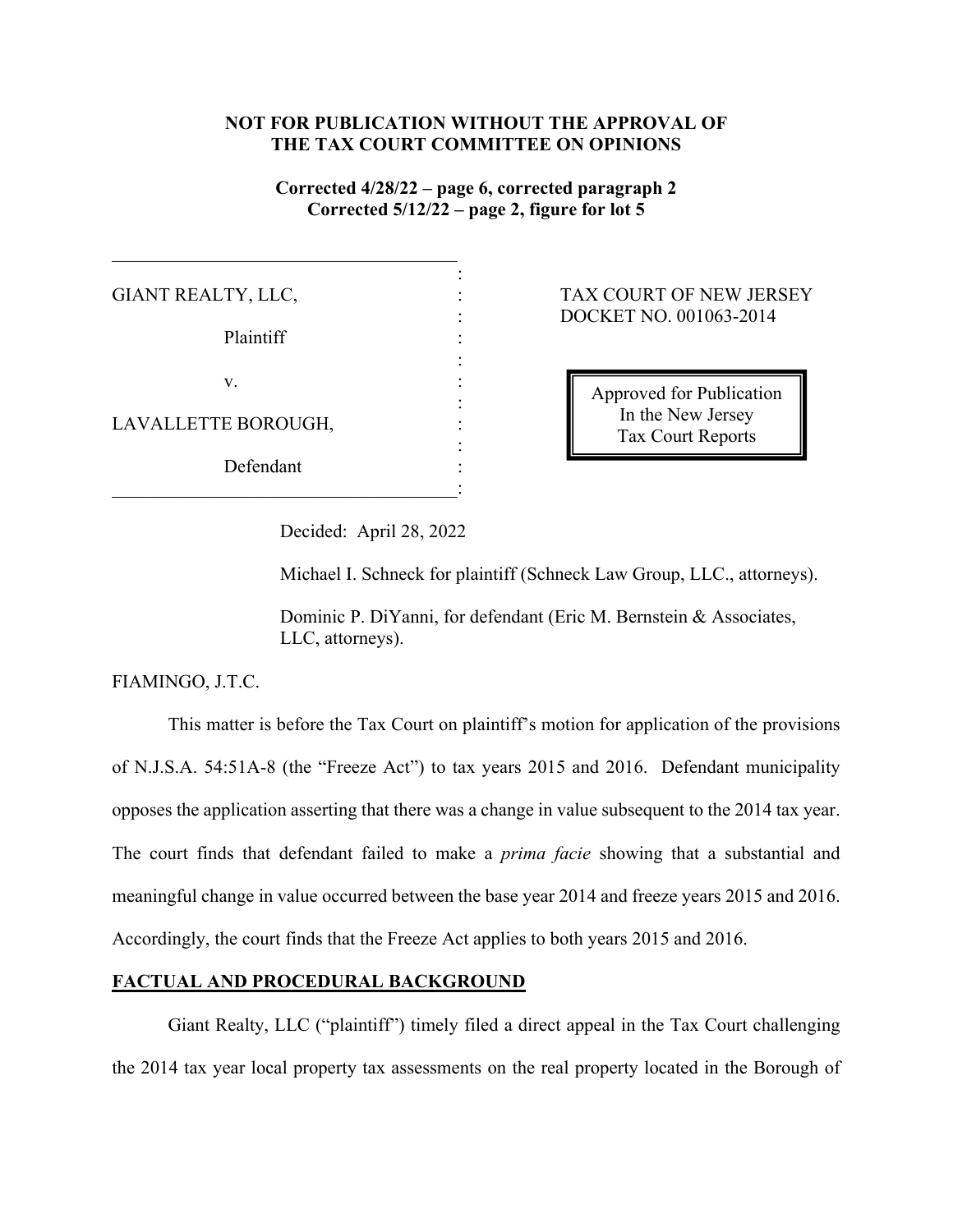Lavallette ("defendant") designated as lots 1, 2, 3, 4, 5, and 6 in block 21 on the official tax map of defendant municipality (collectively the "subject property"). After a trial on the issue of valuation, the court entered judgment on March 20, 2020, reducing the 2014 tax year assessment for each of the subject lots ("2014 Judgment"). The original assessments and the judgments entered by the court with respect to each of the subject lots<sup>1</sup> was as follows:

| Tax Lot        | Original Assessment | Judgment     |
|----------------|---------------------|--------------|
|                | \$1,250,000.00      | \$810,833.00 |
| $\overline{2}$ | \$1,187,500.00      | \$810,833.00 |
| 3              | \$1,187,500.00      | \$810,833.00 |
| $\overline{4}$ | \$1,250,000.00      | \$810,833.00 |
| 5              | \$1,000,000.00      | \$810,833.00 |
| 6              | \$1,000,000.00      | \$810,834.00 |

On May 14, 2020, plaintiff filed a motion for relief under the Freeze Act to apply the judgment to tax years 2015 and 2016. Defendant filed opposition and the motion was heard before the Tax Court Judge who heard the trial testimony. On August 12, 2020, an order was entered denying plaintiff's motion without prejudice.<sup>2</sup> On October 6, 2021, plaintiff refiled a motion seeking Freeze Act protection identical to the motion filed on May 14, 2020. Defendant filed opposition stating, "[d]efendant shall be relying upon its previously filed opposition to the Freeze Act motion filed by taxpayer's counsel which is already uploaded on e-courts for this [d]ocket." No additional certifications or argument was filed by defendant.

 $<sup>1</sup>$  Each lot at issue was unimproved vacant land during each of the years in question and thus the</sup> assessment is land only.

 $2$  As a result of the general reassignment of matters in the Tax Court on September 1, 2020, these matters were transferred to this court for resolution.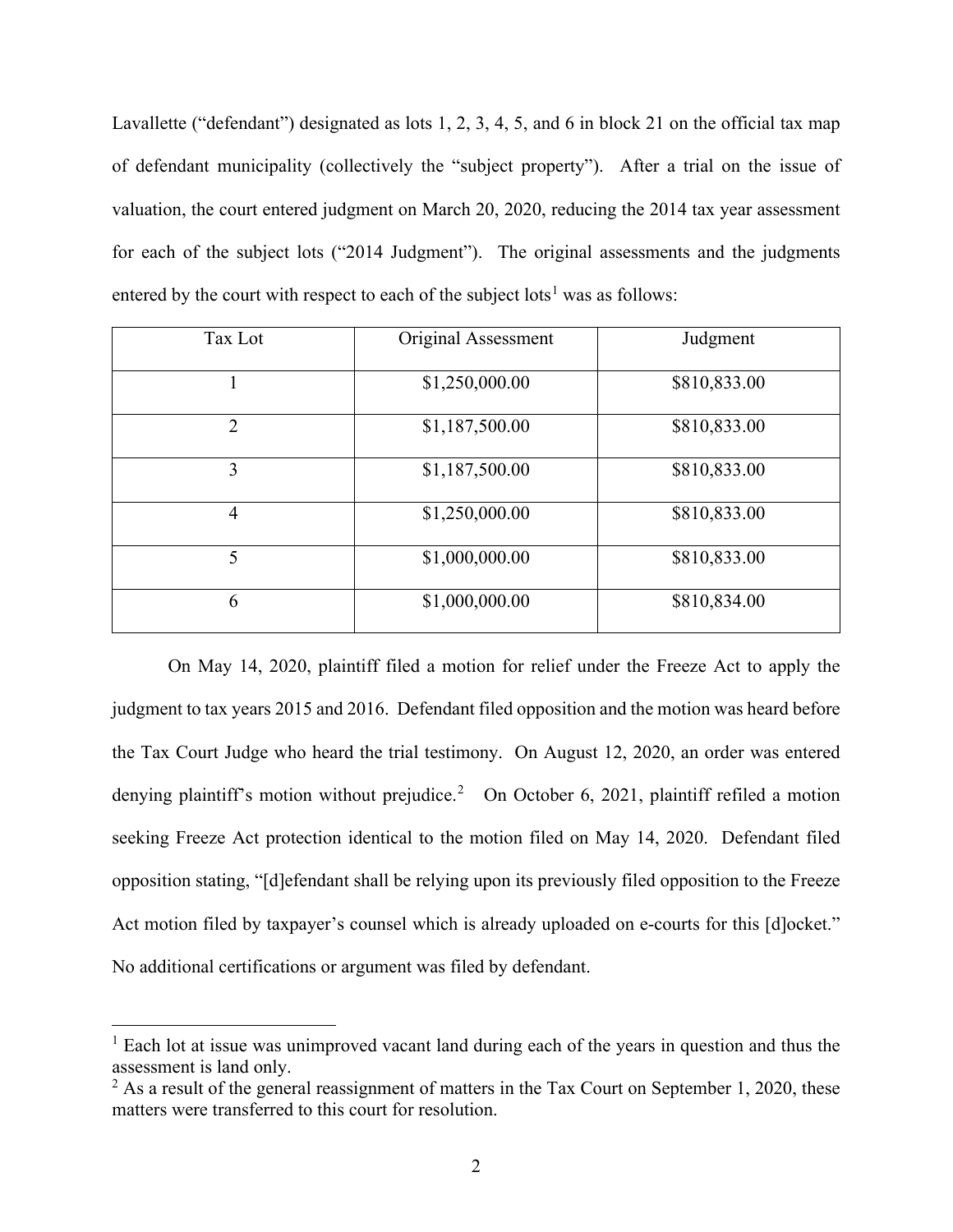#### **LEGAL ANALYSIS**

The Freeze Act provides in pertinent part,

Where a judgment not subject to further appeal has been rendered by the Tax Court involving real property, the judgment shall be conclusive and binding upon the municipal assessor and the taxing district, parties to the proceeding, for the assessment year and for the two assessment years succeeding the assessment year covered by the final judgment, except as to changes in the value of the property occurring after the assessment date. The conclusive and binding effect of the judgment shall terminate with the tax year immediately preceding the year in which a program for a complete revaluation or complete reassessment of all real property within the district has been put into effect. If as of October 1 of the pretax year, the property in question has been the subject of an addition qualifying as an added assessment, a condominium or cooperative conversion, a subdivision or a zoning change, the conclusive and binding effect of such judgment shall terminate with said pretax year.

[N.J.S.A. 54:51A-8(a)]

The Freeze Act is intended "to prevent 'the repeated yearly increases in the assessed value of property, not related to or justified by any changes increasing its market value and resulting in

harassment of the taxpayer, subjecting him to the trouble and expense of annual appeals to the

county tax board.'" AVR Realty Co. v. Cranford Twp., 316 N.J. Super. 401, 405-06 (App. Div.

1998), certif. denied, 160 N.J. 476 (1999) (quoting Newark v. Fischer, 8 N.J. 191, 200 (1951). The

Freeze Act is self-executing. AVR Realty Co. v. Cranford Twp., 294 N.J. Super 294, 299 App.

Div. 1996), certif. denied 148 N.J. 460 (1997).

The statute thus provides a clear and unequivocal mandate to taxing districts. They must accord the taxpayer the benefit of the Tax Court judgment for the two tax years following the last year encompassed by the judgment--that is, the base year--unless there has been a general revaluation or a change of value of the subject property prior to the assessment date for a "freeze" year.

[Id. at 298].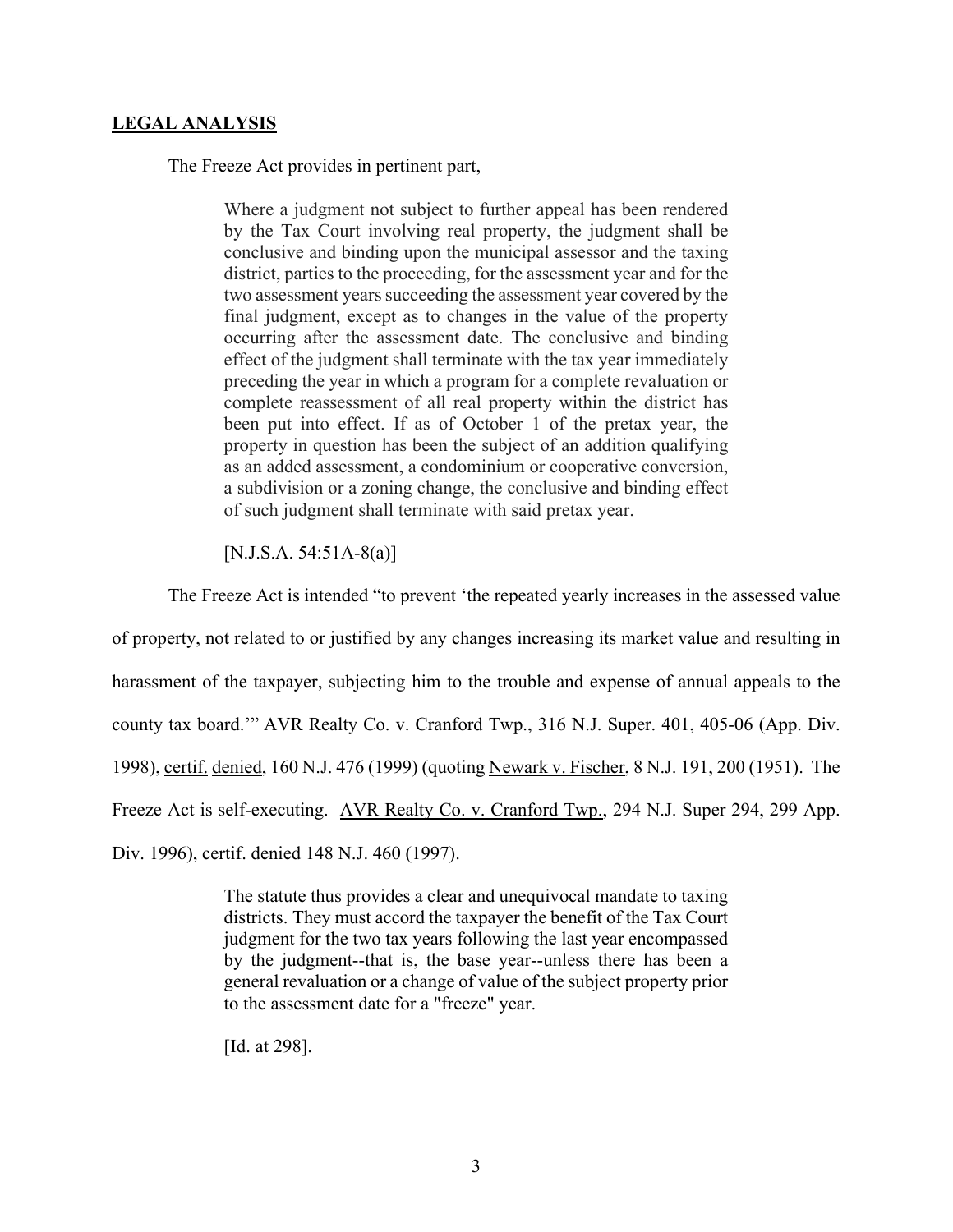Procedurally, where the judgment for the base year becomes final after the assessment is fixed for the freeze years, a taxpayer must file a motion to obtain Freeze Act relief.<sup>3</sup> See Curtiss Wright Corp. v. Wood-Ridge Boro., 4 N.J. Tax 68 (Tax 1982). Thus, plaintiff here has moved for application of the Freeze Act in this matter for the two years following entry of judgment.

In opposition defendant asserts that there has been a change in value of the subject property which occurred after the assessment dates such that the 2014 Judgment is not conclusive and binding to the freeze years. In cases where a municipality opposes a motion for Freeze Act application by asserting a change in value,

> a municipality must make a prima facie showing that there was a change in the property's value between the assessment dates for the base year and freeze years and that: '"(1) the change in value result[ed] from an internal or external change; (2) the change materialized after the assessing date of the base year; and (3) the change substantially and meaningfully increased the value of the property."' AVR Realty Co. v. Cranford Township, 316 N.J. Super. 401, 407, 720 A.2d 434 (App. Div. 1998), certif. denied*,* 160 N.J. 476, 734 A.2d 791 (1999) (AVR Realty II). If the municipality makes this prima facie showing, it is entitled to a plenary hearing regarding the applicability of the Freeze Act. Ibid.; see also Entenmann's, Inc. v. Totowa Borough, 19 N.J. Tax 505, 515 (Tax 2001); Rockstone Group v. Lakewood Township, 18 N.J. Tax 117, 120-21 (Tax 1999).

> [Coastal Eagle Point Oil Co. v. Twp. of W. Deptford, 353 N.J. Super. 212, 218 (App. Div. 2002)].

Changes in value may occur as a result of an internal change or an external change. "[I]nternal changes consist of capital improvements that substantially and meaningfully increase the value of the subject property, while external changes consist of extreme economic changes or

 $3$  The 2014 Judgment for the 2014 base year was not entered until March 20, 2020 well after the assessment dates for the 2015 and 2016 tax years, October 1, 2014 and October 1, 2015 respectively.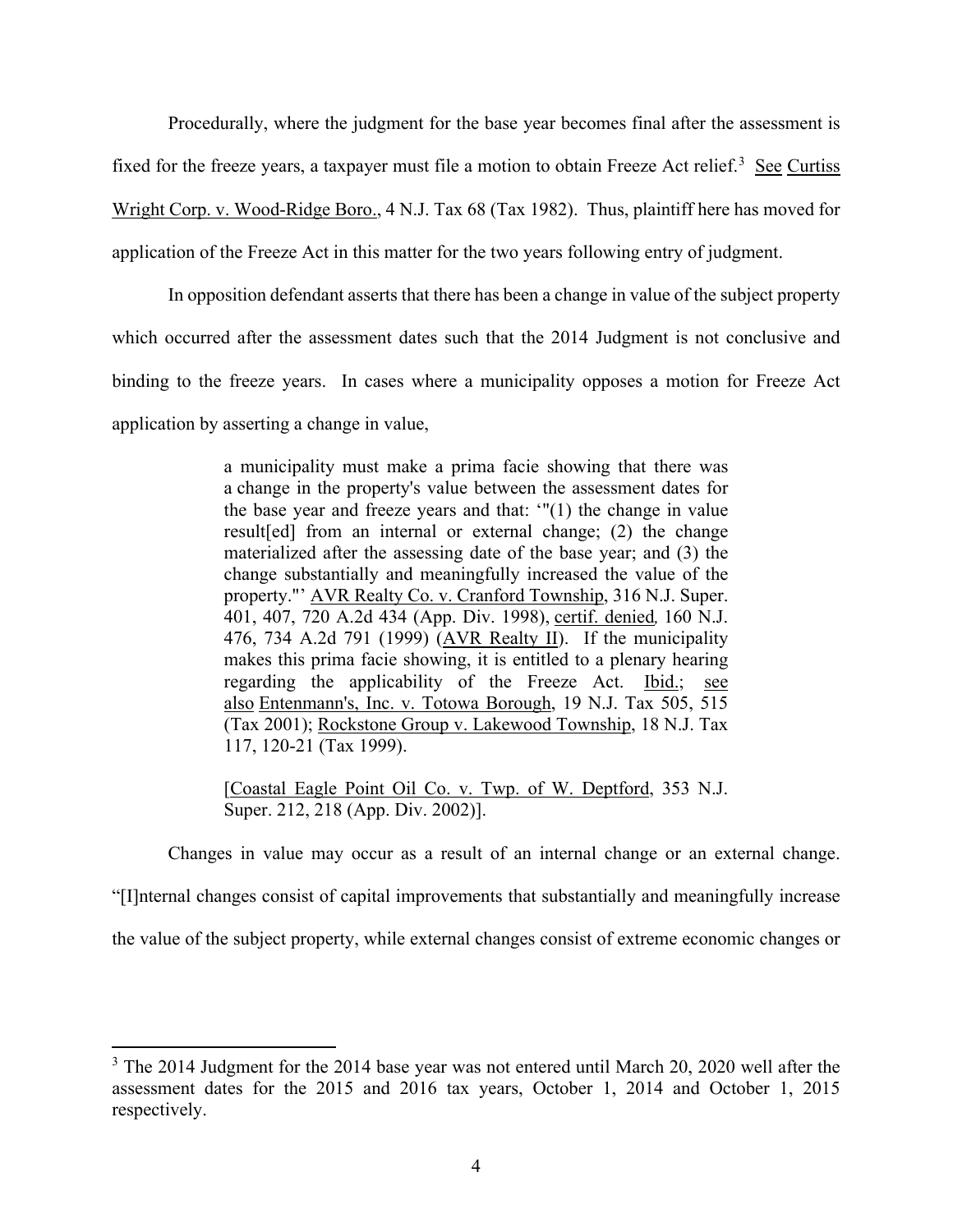zoning changes in close proximity to the property that increase its value." 160 Chubb Props., LLC v Twp. of Lyndhurst, 30 N.J. Tax 613 (Tax 2018).<sup>4</sup>

Defendant asserts an external change occurred due to the issuance of a permit by the New Jersey Department of Environmental Protection pursuant to the provisions of the Coastal Area Facility Review Act, N.J.S.A. 13:19-1 to -51 ("CAFRA"), permitting development of the subject property. CAFRA's purpose is the protection of "the unique and fragile coastal zones of the State." In re Egg Harbor Associates (Bayshore Centre), 94 N.J. 358, 364 (1983). Accordingly, "CAFRA grants broad authority to the DEP to protect the environment and to regulate land use within the coastal area for the general welfare." Matter of Cape May Cty. Mun. Utils. Auth., 242 N.J. Super. 509, 514 (App. Div. 1990).

As explained in Siegel v. N.J. Dep't. of Envtl. Prot., 395 N.J. Super. 604, 615 (App. Div. 2007)

In enacting CAFRA, the Legislature found

that certain portions of the coastal area are now suffering serious adverse environmental effects resulting from existing facility activity impacts that would preclude or tend to preclude those multiple uses which support diversity and are in the best longterm, social, economic, aesthetic and recreational interests of all people of the State.

[N.J.S.A. 13:19-2.]

The Legislature balanced, however, its desire to address the adverse environmental effects of coastal area development with recognized economic considerations for those who inhabited the coastal areas, noting CAFRA was intended to also

> encourage the development of compatible land uses in order to improve the overall economic position of

<sup>&</sup>lt;sup>4</sup> The Appellate Division affirmed the trial court in an unpublished decision which can be found at 2020 N.J. Super. Unpub. LEXIS 1551 (App. Div. 2020).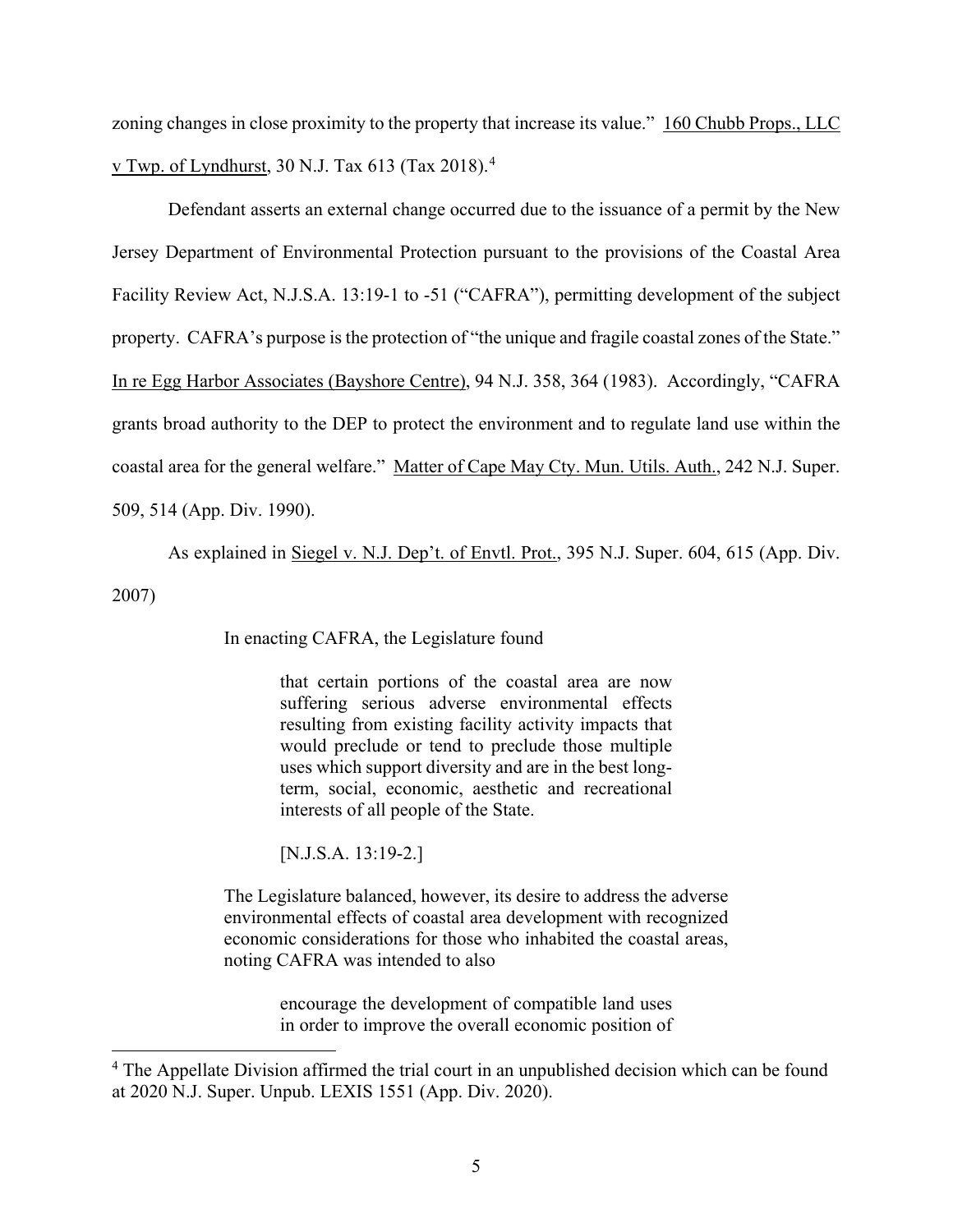the inhabitants of that area within the framework of a comprehensive environmental design strategy which preserves the most ecologically sensitive and fragile area from inappropriate development and provides adequate environmental safeguards for the construction of any facilities in the coastal area.

#### [Ibid.]

A CAFRA permit is required to develop property subject to its provisions. Nonetheless, "as a general matter, CAFRA 'regulations do not preempt local zoning authority.'" Bubis v. Kasin, 184 N.J. 612, 630 (2005) (quoting Lusardi v. Curtis Point Prop. Owners Ass'n, 86 N.J. 217, 229 (1981)). To develop a property subject to CAFRA one must also obtain approval from local zoning authorities before any development may commence. See Ferraro v. Zoning Bd. of Adjustment, 119 N.J. 61 (1990). Thus, while impactful and a necessary precursor to development, the issuance of a CAFRA permit does not constitute final approval for development.

A CAFRA permit was issued on September 22, 2015, authorizing "the construction of four new single family dwellings and associated development." Counsel argues that issuance of the CAFRA permit resulted in the subject property being developable subject to local zoning and building laws. Because the subject property was previously undevelopable as a "dune," counsel argues that there was an external increase in value upon issuance of the CAFRA permit. Counsel further argues that "the progression of the CAFRA permitting process and the ultimate approval" resulted in a change in value, such that the anticipatory issuance of the permit positively affected the value for the 2015 tax year, even though the permit was not issued until nearly one year after the valuation date for that tax year. In support of this latter position counsel's legal brief references testimony of plaintiff's expert at trial regarding the CAFRA application process.<sup>5</sup>

 $5$  Counsel has not provided this court with any expert report to support the argument, nor has counsel provided the court with any transcript of the trial proceedings in which such testimony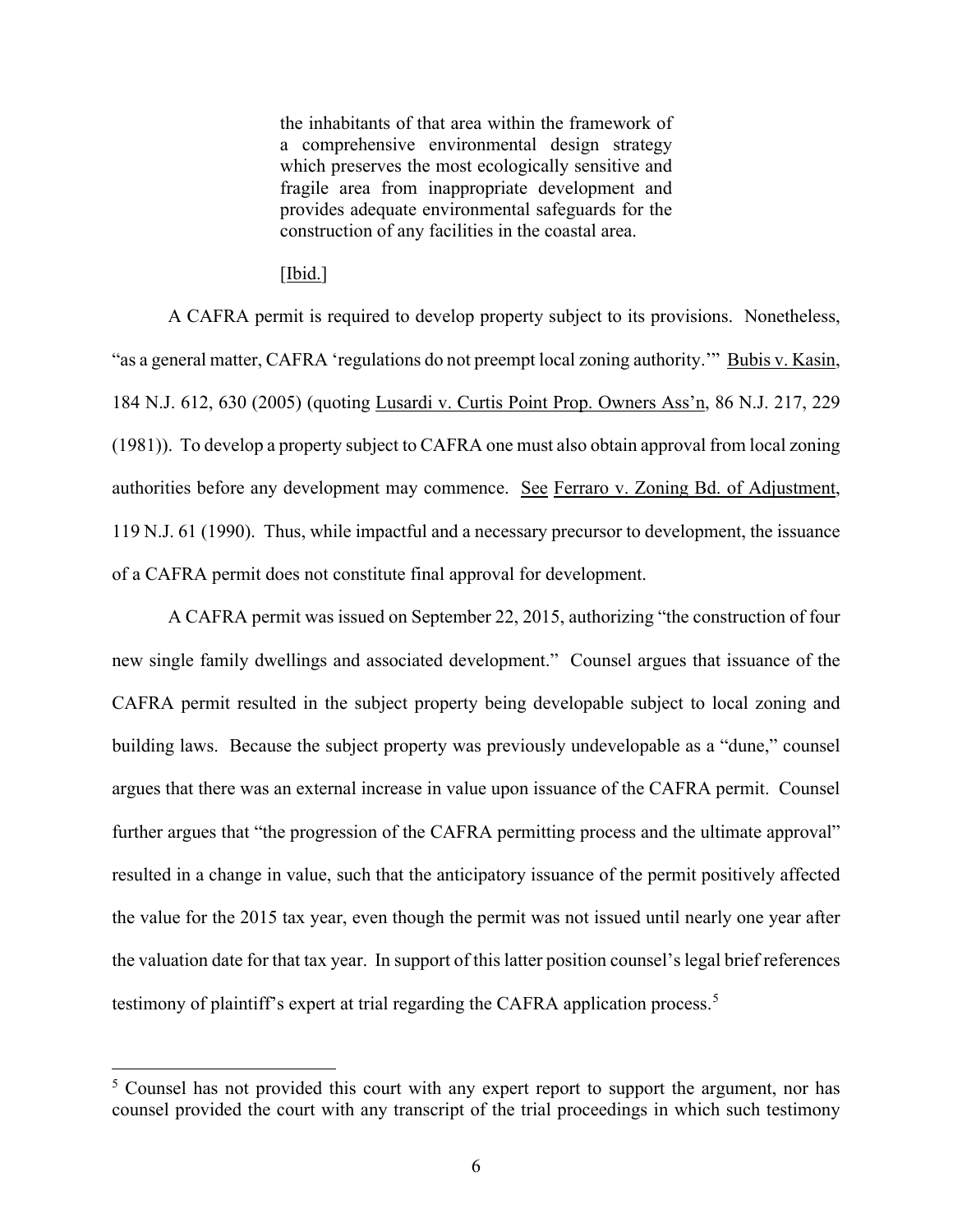Defendant provides no certification of any expert to demonstrate that an increase in value actually occurred, nor what that increase in value might be. Counsel argues that logic dictates that the value of property which was previously subject to restrictions prohibiting development necessarily increased because of the issuance of the CAFRA permit. Counsel surmises, without support, that although the permits were not actually issued until September 21, 2015, the subject property also increased in value as of October 1, 2014, due to the probability that the permits would issue.

In sum defendant's counsel asserts that as the permit progressed through the application process the likelihood of issuance increased such that a buyer would likely pay more for the lots than would have been paid as of October 1, 2013. However, this assertion is unsupported by any evidence whatsoever. Defendant has provided nothing to this court demonstrating that the issuance of the CAFRA permit was reasonably probable as of the October 1, 2014 valuation date. Moreover, defendant has failed to show that a willing buyer would have paid substantially and meaningfully more for the subject property on October 1, 2014 than he or she would have paid on October 1, 2013. Nothing changed between those two dates, except the passage of time. The CAFRA permits had not issued, and defendant provides no support for its conclusion that the issuance of a CAFRA permit was more reasonably probable on October 1, 2014 than it was on October 1, 2013.

Counsel references the bench opinion delivered with respect to the 2014 Judgment wherein the trial court concluded that there was a reasonable likelihood the CAFRA permit would be

was apparently given. No affidavit or other certification as to this testimony was submitted to the court. The court has no basis upon which to evaluate the accuracy of counsel's characterization of the testimony provided by the expert at trial or the credibility of any statements which might have been made by the expert.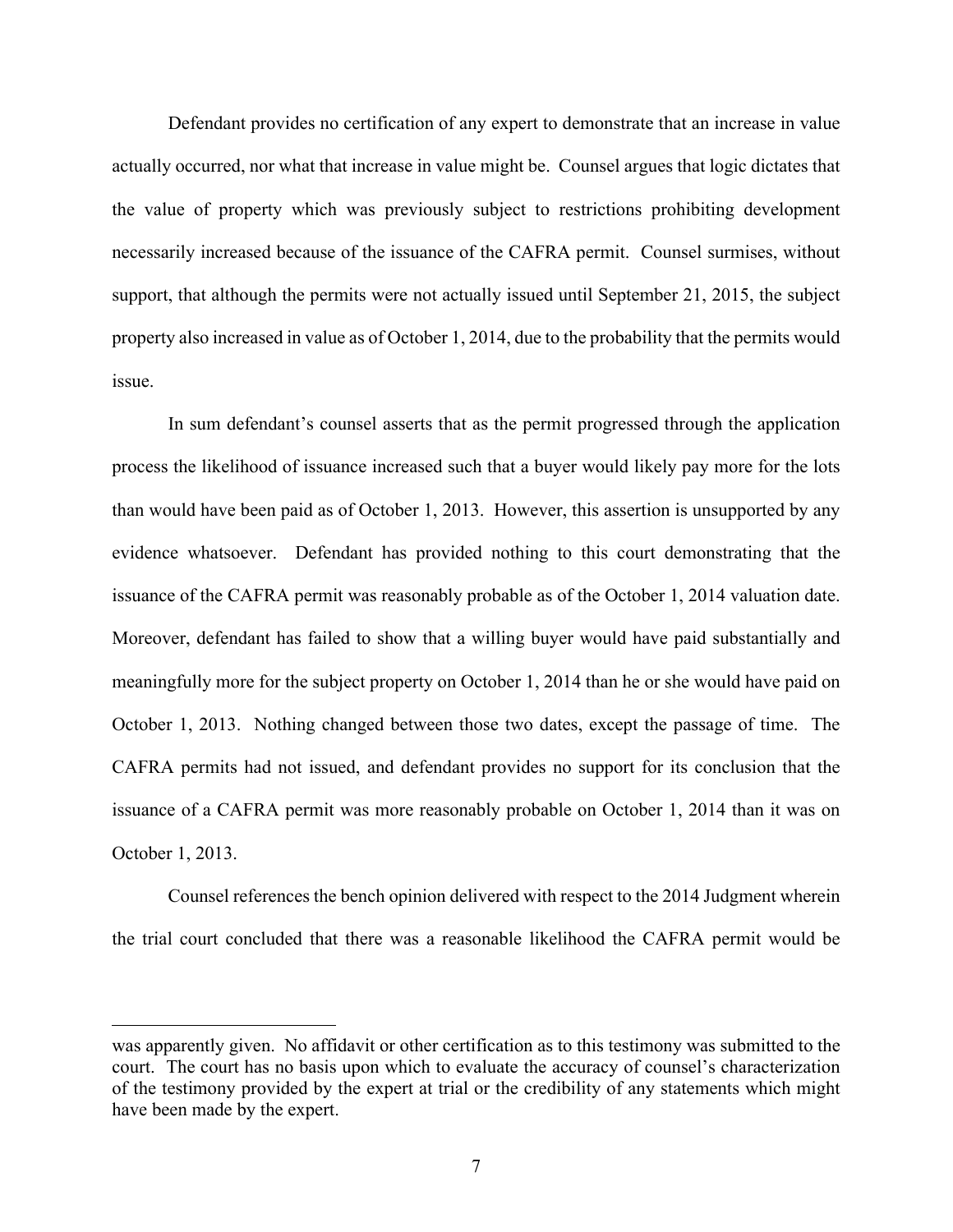obtained in reaching the determination that the subject property had "considerable value."<sup>6</sup> This court's determination as to the proper application of the Freeze Act is not influenced by the factors taken into consideration by the trial court in arriving at a conclusion of value for the base year.<sup>7</sup> This court's determination is informed only with respect to whether defendant has made a *prima facie* showing that there was a *change* in value from the base year to the freeze act years.

In further support of its position that there was a change in value for the 2015 tax year, defendant refers to State v. Caoili, 135 N.J. 252 (1994) and other condemnation cases. In Caoili the court held that,

> in determining the fair market value of condemned property as a basis for just compensation, the jury may consider a potential zoning change affecting the use of the property provided the court is satisfied that the evidence is sufficient to warrant a determination that such a change is reasonably probable. If evidence meets that level of proof, it may be considered in fixing just compensation in light of the weight and effect that reasonable buyers and sellers would give to such evidence in their determination of the fair market value of the property.

[Id. at 265].

Defendant misapprehends its obligations hereunder. The question here is not whether the likelihood of the issuance of the CAFRA permit would have been considered by a willing buyer and willing seller. The question here is whether defendant has established a *prima facie* case that an external change in the value of the subject property materialized after October 1, 2013, that "substantially and meaningfully increased the value of the property." Coastal Eagle Point Oil Co., 353 N.J. Super. at 218.

<sup>6</sup>The court was not provided with any transcript of the oral decision of the trial court and cannot evaluate the accuracy of counsel's characterization of the court's oral decision.<br><sup>7</sup> Arguably, defendant's position that a substantial and meaningful increase in value occurred on

October 1, 2014 is undermined by its position that the trial court already included the increased probability of the issuance of the CAFRA permit in the value determination for October 1, 2013.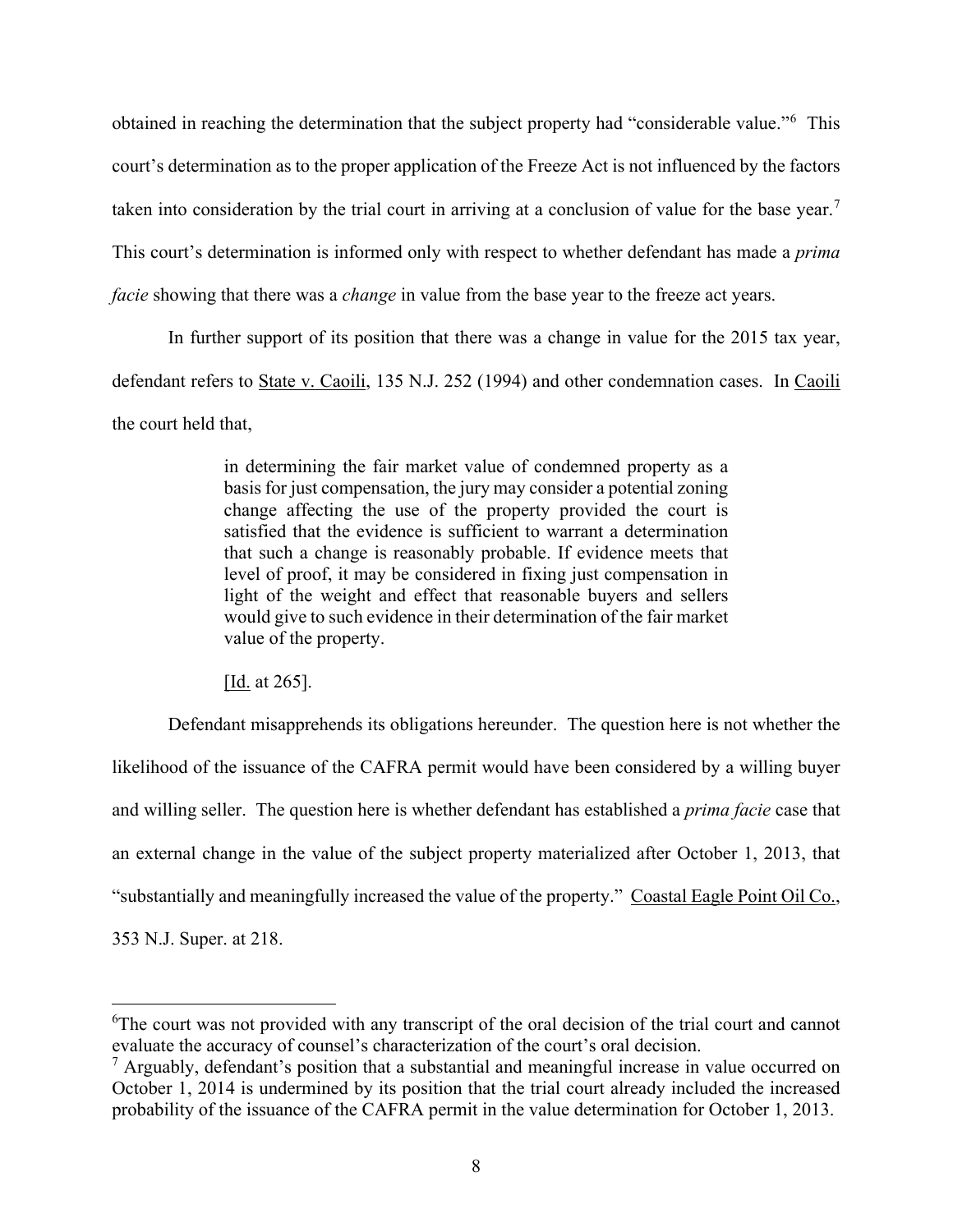A *prima facie* case is one where a party produces enough evidence to allow the court to infer the fact at issue and rule in the party's favor. Blacks Law Dictionary, 1382 ( $10^{th}$  ed. 2014). Defendant produced no evidence to support its supposition that was an increased probability that the CAFRA permit would issue on or before October 1, 2014, and that such increased possibility substantially and meaningfully increased the value of the subject property over its value on October 1, 2013. Certainly, defendant has provided nothing in support of its hollow assertion that the mere passage of time made it more likely that the CAFRA permit would be issued so as to meaningfully and substantially increase its fair market value on October 1, 2014. Accordingly, the court finds that defendant failed to demonstrate a *prima facie* case entitling it to a plenary hearing on the application of the Freeze Act for the 2015 tax year.

The CAFRA permit issued on September 21, 2015. Defendant asserts there was a change in value for the 2016 tax year because the CAFRA permit issued prior to the October 1, 2015 valuation date for the 2016 tax year. Again, defendant provides no evidence in support of its position. Instead, defendant argues it is unquestionable that the change in the status of the lots from unbuildable dunes to buildable lots substantially and meaningfully increased their value.<sup>8</sup> In opposition, plaintiff argues that the mere issuance of the CAFRA permit does not constitute a *prima facie* showing that there was a meaningful and substantial change in value to the subject property.

The court is mindful that,

[t]here may be instances in which a change in zoning or a physical change alone is sufficient to conclude that there has been a change in value, *but whether that change is substantial and meaningful can* 

<sup>&</sup>lt;sup>8</sup> Here the court notes that the CAFRA permit, while applicable to all six lots under consideration, permitted the construction of four single family homes, requiring that the six lots be reconfigured into four building lots. Defendant did not provide any explanation of how the value of the reconfigured four buildable lots related to the value of the six lots under consideration.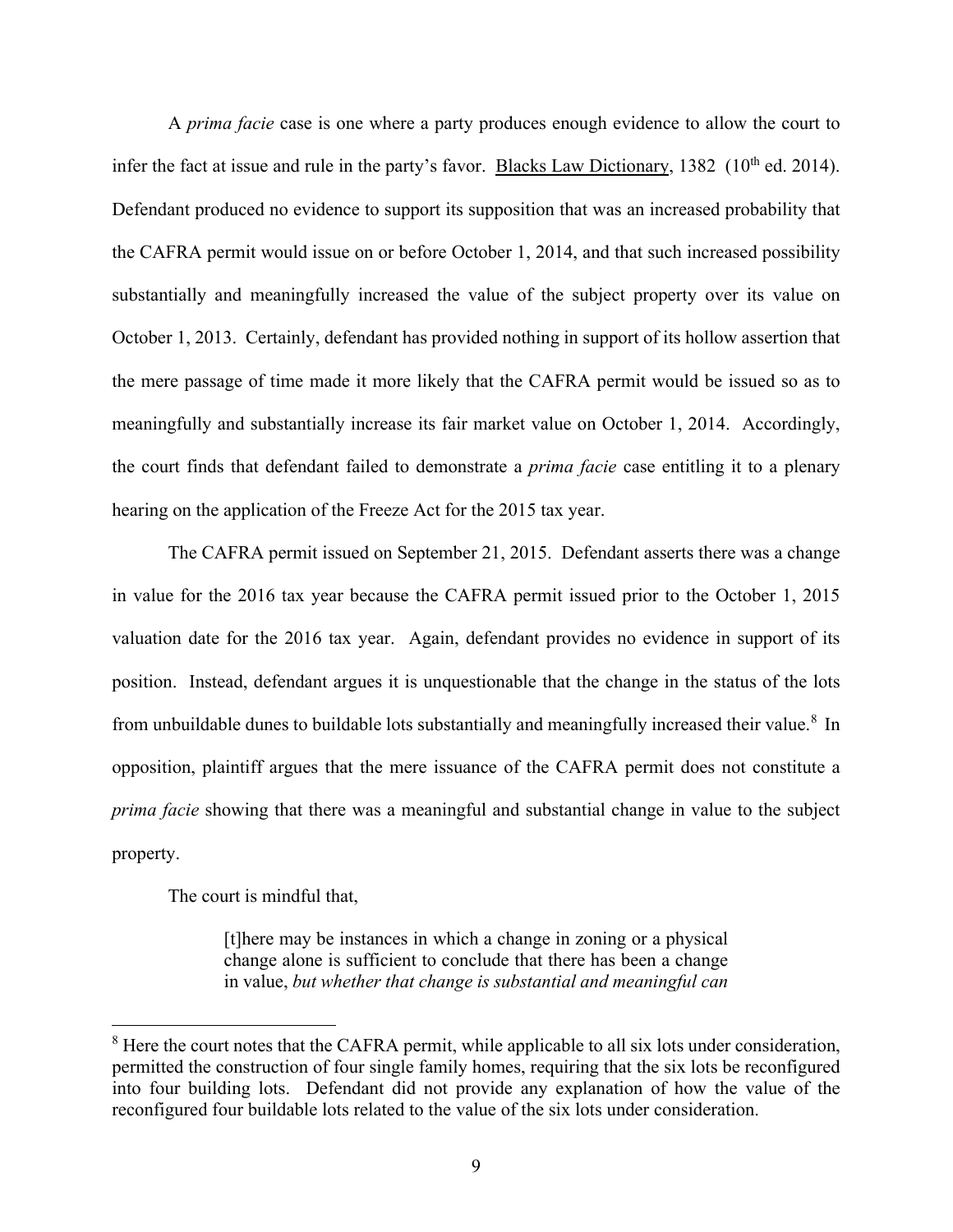*only be measured by a showing of the value of the property before and after the change.*

[2<sup>nd</sup> Roc-Jersey Assocs. v. Morristown, 11 N.J. Tax 45, 52 (Tax 1990) (Emphasis added)].

See also Ritchie & Page Distrib. Co., Inc. v. City of Trenton, 29 N.J. Tax 538, 545-47 (Tax 2016) (bare allegation of change in occupancy does not establish prima facie showing of substantial change in value); Entenmann's Inc. v. Borough of Totowa, 19 N.J. Tax 505, 514-15 (Tax 2001) (allegation in change of highest and best use is not necessarily a sufficient showing of change in value), aff'd, 21 N.J. Tax 182 (App. Div. 2003).

Here defendant provided no evidence of a change in value of the lots as of either valuation date at issue. The court has no evidence that the issuance of the CAFRA permit had a positive or negative effect on the value of the subject property or that that effect was substantial and meaningful. While the court may infer that a buildable lot is more valuable than a non-buildable dune, the court has been presented with no evidence that the value of the lots here increased over their October 1, 2013 value of \$810,834, or that such an increase was substantial and meaningful. Defendant produced no evidence of the value of a building lot as of October 1, 2015 from which the court could infer that the value of the subject property increased, substantially and meaningfully over its October 1, 2013 value.

> A municipality must first show that the property's value changed between "the assessment dates for the base year and freeze years" due to "an internal or external change," which "substantially and meaningfully increased the value of the property," after which it is entitled to a "plenary hearing" on the applicability of the Freeze Act. Coastal Eagle Point Oil Co. v. Township of West Deptford, 353 N.J. Super. 212, 218 (App. Div. 2002) (citations and quotations omitted).

> [Ritchie & Page Distrib. Co., Inc. v. City of Trenton, 29 N.J. Tax at 545].